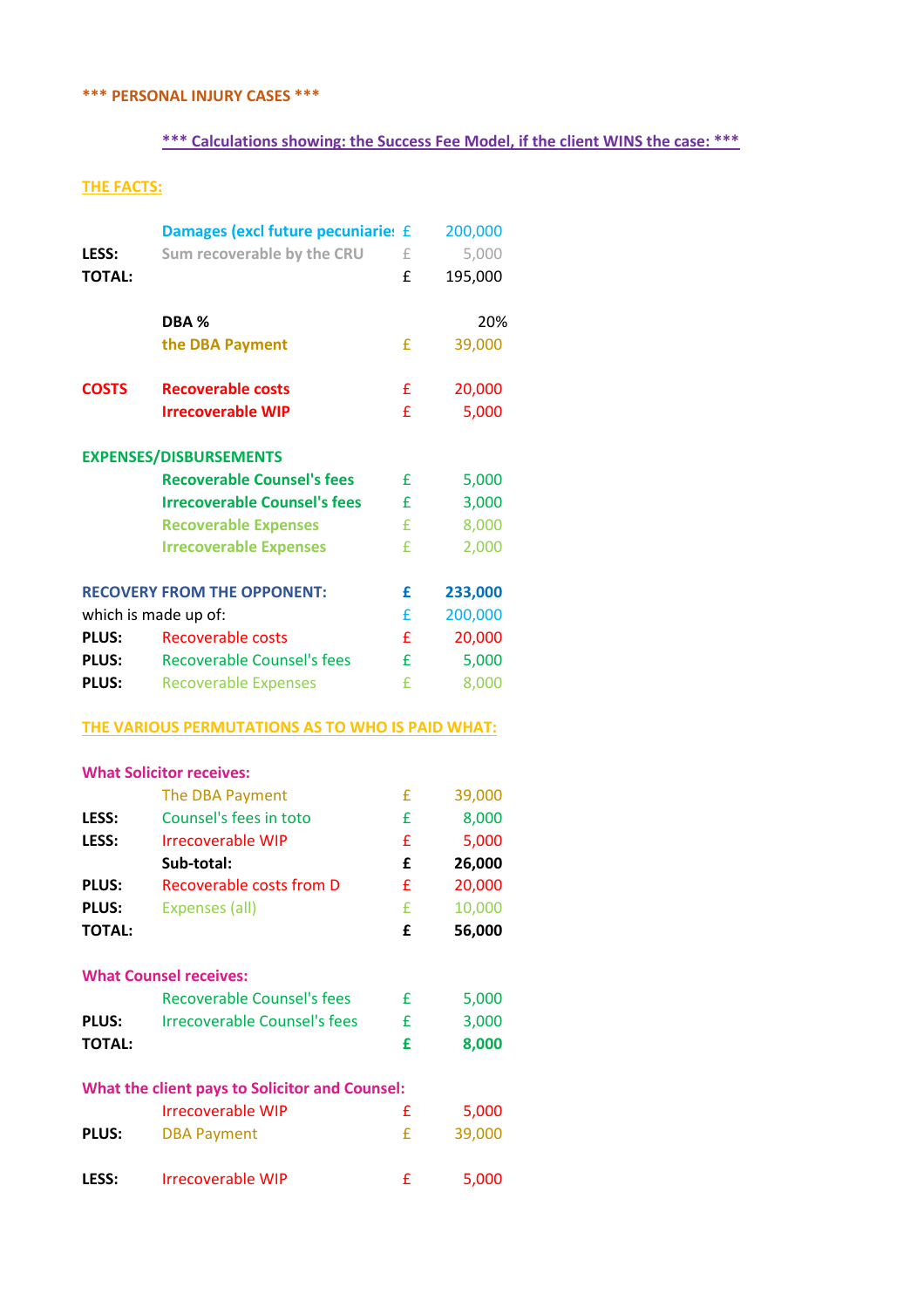| <b>PLUS:</b>  | Recoverable costs             | £.  | 20,000 |
|---------------|-------------------------------|-----|--------|
| <b>PLUS:</b>  | <b>Recoverable Expenses</b>   | - € | 8.000  |
| <b>PLUS:</b>  | <b>Irrecoverable Expenses</b> | Æ.  | 2.000  |
| <b>TOTAL:</b> |                               |     | 69,000 |

**FROM THE CLIENT'S PERSPECTIVE:**

| What the client ends up with, by way of recovery: |                                           |   |         |  |  |  |
|---------------------------------------------------|-------------------------------------------|---|---------|--|--|--|
|                                                   | Recovery from opponent:                   | £ | 233,000 |  |  |  |
| LESS:                                             | Payment to Solicitor/Counsel:             | £ | 69,000  |  |  |  |
| <b>TOTAL:</b>                                     | The client's recovery:                    | £ | 164,000 |  |  |  |
|                                                   | The deductions from the client's damages: |   |         |  |  |  |
|                                                   | <b>Financial benefit (damages)</b>        | £ | 200,000 |  |  |  |
| LESS:                                             | <b>DBA</b> payment                        | £ | 39,000  |  |  |  |
| LESS:                                             | <b>Irrecoverable expenses</b>             | £ | 2,000   |  |  |  |
| <b>TOTAL:</b>                                     | What is left of the damages:              | f | 159,000 |  |  |  |

## **\*\*\* Calculations showing: the Success Fee Model, if the client LOSES the case: \*\*\***

### **THE FACTS:**

|               | Costs awarded against the losing client:                       | £ |        |
|---------------|----------------------------------------------------------------|---|--------|
|               | Costs incurred by the solicitor in prosecuting the lost case:  | £ | 10,000 |
|               | Discounted rate of WIP as agreed between client and solicitor: |   | 25%    |
|               | Hence, the contracted-for payment from client to solicitor:    | £ | 2,500  |
|               | Costs incurred by counsel in prosecuting the lost case:        | £ | 5,000  |
|               | Discounted rate of WIP agreed for counsel:                     |   | 25%    |
|               | Hence, the contracted-for payment for counsel's services:      | £ | 1,250  |
|               | Expenses incurred in prosecuting the case (stated above)       | £ | 10,000 |
|               | THE VARIOUS PERMUTATIONS AS TO WHO IS PAID WHAT:               |   |        |
|               | <b>What Own Solicitor receives:</b>                            |   |        |
|               | A discounted rate of WIP (as contracted for)                   | £ | 2,500  |
| <b>PLUS:</b>  | <b>Expenses incurred (all)</b>                                 | £ | 10,000 |
| <b>TOTAL:</b> |                                                                | £ | 12,500 |
|               | <b>What Own Counsel receives:</b>                              |   |        |
|               | A discounted rate of fee (as contracted for)                   | £ | 1,250  |
|               | <b>FROM THE CLIENT'S PERSPECTIVE:</b>                          |   |        |
|               | What the client ultimately pays:                               |   |        |
|               | The discounted rate payable to the solicitor                   | £ | 2,500  |
| <b>PLUS:</b>  | The discounted rate payable to counsel                         | £ | 1,250  |